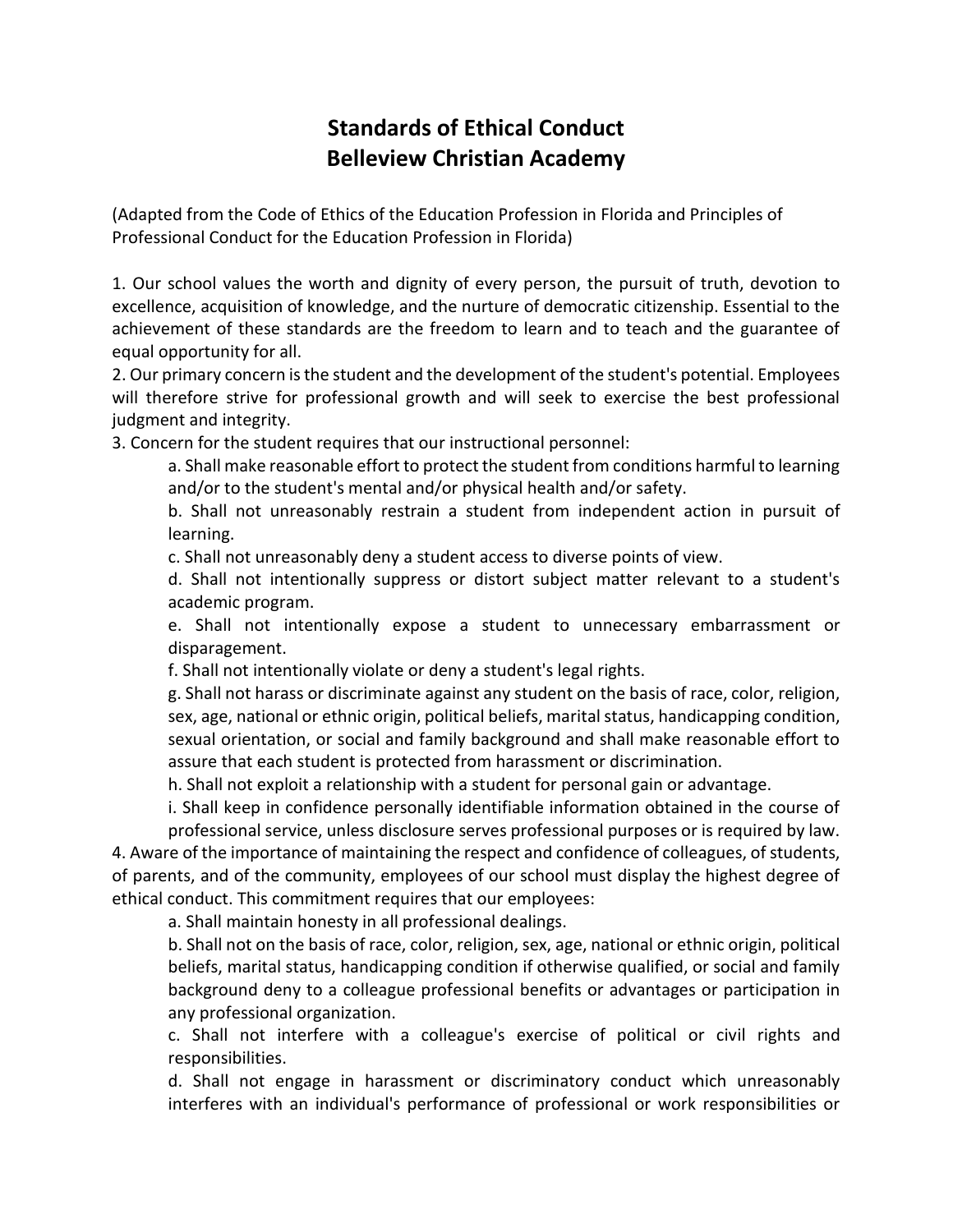with the orderly processes of education or which creates a hostile, intimidating, abusive, offensive, or oppressive environment; and, further, shall make reasonable effort to assure that each individual is protected from such harassment or discrimination.

e. Shall not make malicious or intentionally false statements about a colleague.

**Training Requirement** All instructional personnel and administrators are required as a condition of employment to complete training on these standards of ethical conduct yearly.

**Reporting Misconduct by Instructional Personnel and Administrators** All employees and administrators have an obligation to report misconduct by instructional personnel and school administrators which affects the health, safety, or welfare of a student. Examples of misconduct include obscene language, drug and alcohol use, disparaging comments, prejudice or bigotry, sexual innuendo, cheating or testing violations, physical aggression, and accepting or offering favors. Reports of misconduct of employees should be made to Mr. Mike LaCrone, Administrator, by phone at 352/245-6151 or by email at school@fbcbelleview.org. Reports of misconduct committed by administrators should be made to Pastor Stan Hannan Senior Pastor at First Baptist Church/Belleview by phone at 352/245-9106 or by email at stanhannan@aol.com.

Legally sufficient allegations of misconduct by Florida certified educators will be reported to the Office of Professional Practices Services. Policies and procedures for reporting misconduct by instructional personnel or school administrators which affects the health, safety, or welfare of a student are posted in the school office workroom and on our Web site at www.bcaknights.com.

**Reporting Child Abuse, Abandonment or Neglect** All employees and agents have an affirmative duty to report all actual or suspected cases of child abuse, abandonment, or neglect. Call 1-800- 96-ABUSE or report online at: http://www.dcf.state.fl.us/abuse/report/.

Signs of Physical Abuse The child may have unexplained bruises, welts, cuts, or other injuries; broken bones; or burns. A child experiencing physical abuse may seem withdrawn or depressed, seem afraid to go home or may run away, shy away from physical contact, be aggressive, or wear inappropriate clothing to hide injuries.

Signs of Sexual Abuse The child may have torn, stained or bloody underwear, trouble walking or sitting, pain or itching in genital area, or a sexually transmitted disease. A child experiencing sexual abuse may have unusual knowledge of sex or act seductively, fear a particular person, seem withdrawn or depressed, gain or lose weight suddenly, shy away from physical contact, or run away from home.

Signs of Neglect The child may have unattended medical needs, little or no supervision at home, poor hygiene, or appear underweight. A child experiencing neglect may be frequently tired or hungry, steal food, or appear overly needy for adult attention.

Patterns of Abuse: Serious abuse usually involves a combination of factors. While a single sign may not be significant, a pattern of physical or behavioral signs is a serious indicator and should be reported.

**Liability Protections** Any person, official, or institution participating in good faith in any act authorized or required by law, or reporting in good faith any instance of child abuse, abandonment, or neglect to the department or any law enforcement agency, shall be immune